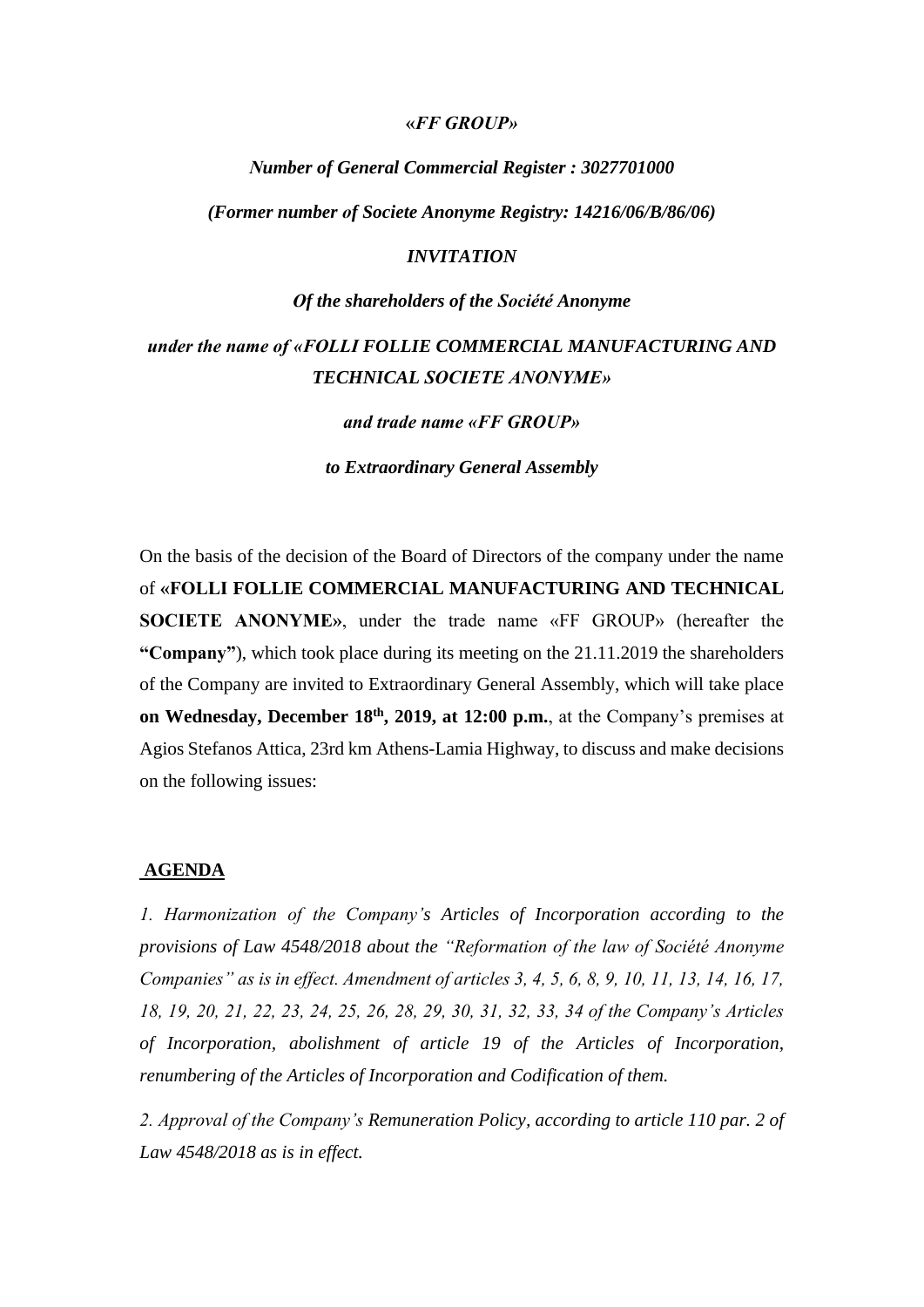#### *3. Various subjects.*

In case of non-achievement οf the required, according to the law and the Articles of Incorporation of the Company, quorum for taking decisions on the aforementioned matters of the initial agenda on 18.12.2019, the shareholders are invited to the **A' Reiterative General Assembly, on 30.12.2019, Monday at 12.00 p.m. at the Company's principal office, in Agios Stefanos Attikis,** 23rd km of the National Road Athens-Lamia, without the publication of new invitation. The subjects of the agenda of the probable A' Reiterative Assembly will be the above mentioned.

According to articles 124, 128 and 141 οf Law 4548/2018 about the "Reformation of the law of Société Anonyme Companies" as it was amended and is in effect, the Company informs the shareholders of the following:

# **A. RIGHT TO PARTICIPATE IN THE GENERAL ASSEMBLY**

Any person appearing as shareholder in the records of the Dematerialized Securities System administered by "Hellenic Central Securities Depository S.A." (the "**HCSD**"), which is the Central Securities Depository providing registry services in the sense of para. 6 of article 124 of L. 4548/2018, is entitled to participate at the General Meeting. The status of shareholder may be evidenced by any lawful means and, in any case, based on the update received by the Company from HCSD, or by presentation from the Shareholders of written certification issued by HCSD. Shareholding status must be effective at the beginning of the fifth  $(5<sup>rd</sup>)$  day prior to the date of the General Assembly, i.e. on 13.12.2019 ("**Record Date**").

The Record Date applies in the case of an adjourned or repetitive general meeting, provided that the adjourned or reiterated general meeting does not take place later than thirty (30) days from the Record Date

Only persons with shareholding status on the respective Record Date are deemed visà-vis the Company to be entitled to participate and vote at the General Assembly. Shareholders who fail to comply with the deadline of par. 4 of article 128 of L. 4548/2018, i.e. who do not submit in writing the appointment of proxies or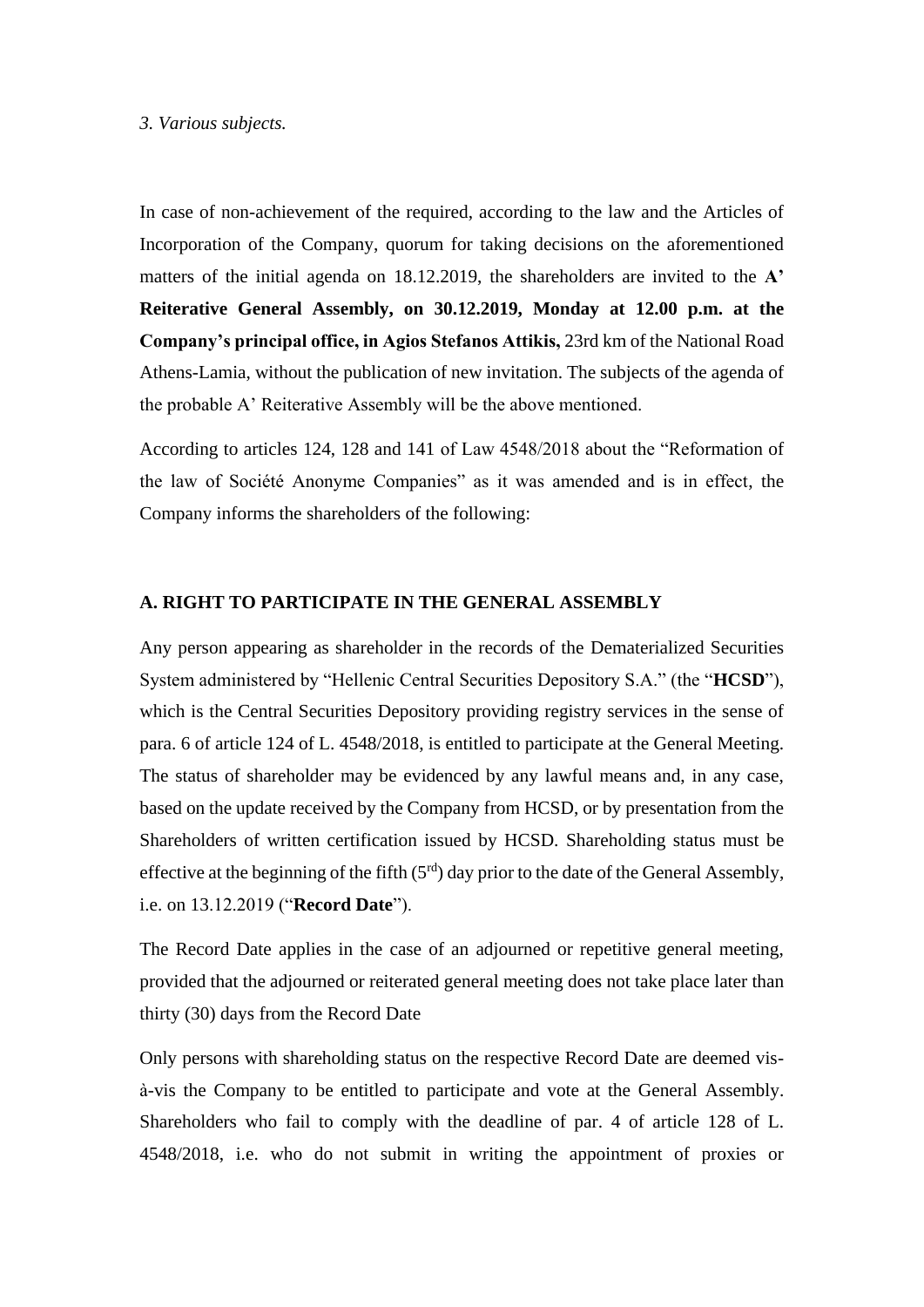representatives to the Company at least forty eight (48) hours before the scheduled date of the General Assembly, participate at the General Assembly unless the General Assembly refuses this participation for good reason which justifies this refusal.

The exercise of these rights does not require blocking of the beneficiary's shares or compliance with any other procedure restricting the ability to sell and transfer same during the period between the Record Date and the date of the General Assembly.

Each common share gives the right of one vote.

## **B. PROCESS FOR EXERCISING VOTING RIGHTS BY PROXY**

A shareholder may participate in the General Assembly and vote either in person or by proxy. Each shareholder may appoint up to three (3) proxies. However, if a shareholder holds shares in the Company, which are held in more than one investor securities account, such restriction does not prevent the shareholder from appointing different proxies for the shares in each investor account in relation with the General Assembly. A proxy acting on behalf of more than one shareholder may vote differently for each shareholder (art. 128 par. 2 of Law 4548/2018).

There is no possibility of Shareholders participating in the General Assembly and exercising their right to vote by electronic means, without their physical presence in the place which the General Assembly takes place, nor by mail, nor the possibility of appointing and revoking a proxy by electronic means, as the Company's Articles of Incorporation do not include a provision of such a process.

A shareholder proxy must notify to the Company, before the start of the General Assembly, any specific event which may be useful to shareholders, in order to assess the risk of the proxy serving interests other than those of the shareholder. In the sense of this paragraph, a conflict of interest may particularly arise when a proxy is:

a) a shareholder exercising control of the Company, or other legal person or entity controlled by that shareholder;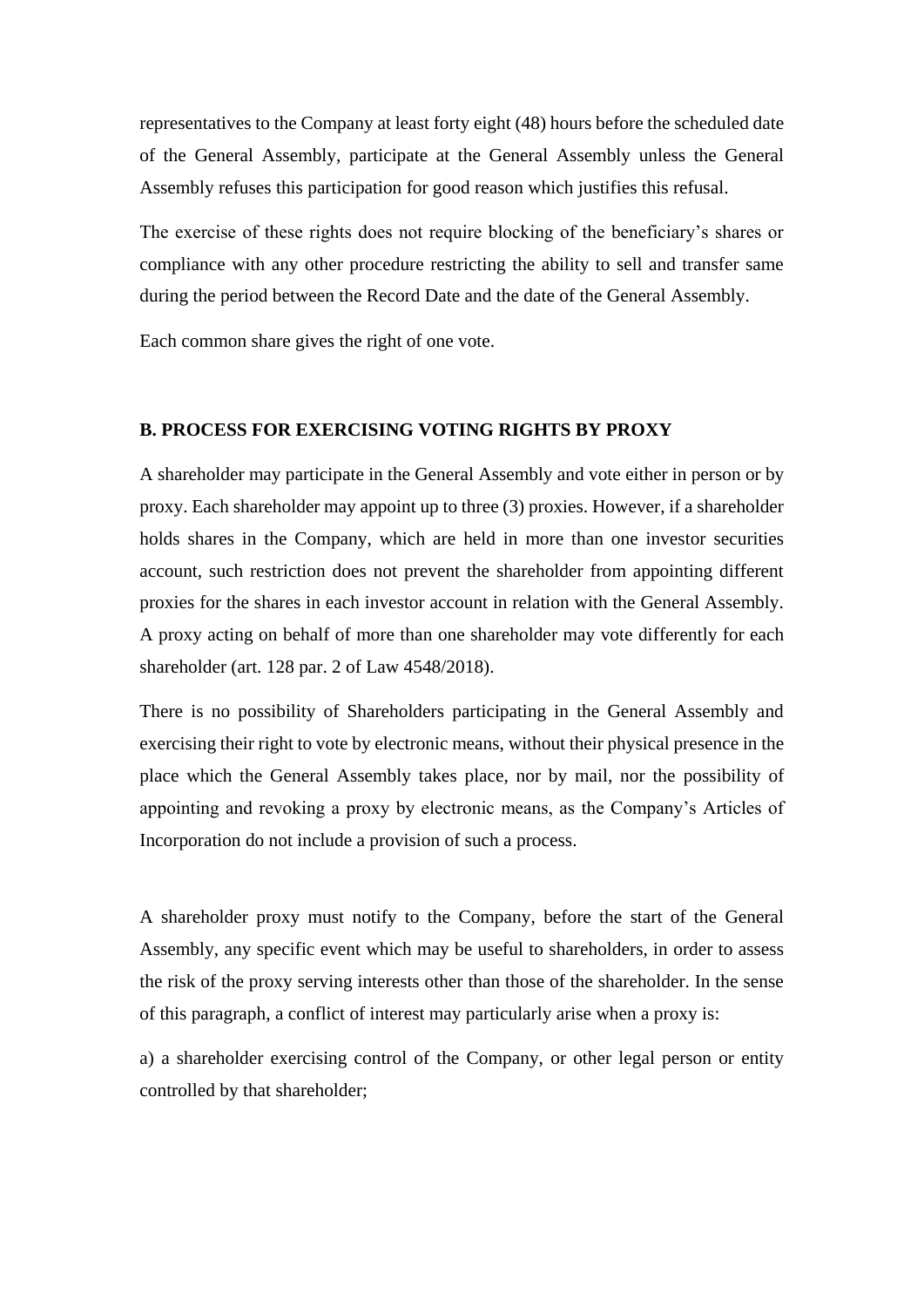b) a member of the board of directors or generally of the management of the Company or shareholder exercising control of the Company, or other legal person or entity controlled by that shareholder, which exercises control of the Company;

c) an employee or a certified auditor of the Company or a shareholder exercising control of the Company, or other legal person or entity controlled by that shareholder, which exercises control of the Company;

d) a spouse or a first-degree relative with one of the individuals referred to under (a) through (c) above.

The appointment and revocation of a shareholder proxy and the revocation or replacement of a representative or a proxy are made in writing and not by electronic means, as the Company's Articles of Incorporation do not include such a provision and are filed with the Company at least forty-eight (48) hours prior to the scheduled date of the General Assembly.

The form that may be used for the appointment of a proxy is available at the Company's website [\(www.ffgroup.com](http://www.ffgroup.com/)). Such form must be filed, filled-in and signed by the shareholder, with the Company's Investor Relations Department at: Agios Stefanos, 23rd km of the Athens-Lamia National Road, or sent by facsimile: +30 210-6241100, at least **forty-eight hours (48)** prior to the date of the General Assembly, i.e, on 16.12.2019 at 11:00 a.m.. Beneficiaries are responsible for confirming the successful dispatch of the proxy form and the receipt thereof by the Company, by calling the following number: +30 210 6241141 (Mrs. Mantalena Kasidiaropoulou).

# **C. MINORITY SHAREHOLDER RIGHTS**

Pursuant to Article 121 paragraph 4 of Law 4548/2018, we notify the Shareholders of the rights, to which (among others) they are entitled and which are provided by article 141 paragraphs 2, 3, 6 and 7 of L. 4548/2018:

**Paragraph 2 of article 141 of L. 4548/2018**: At the request of shareholders representing one twentieth (1/20) of the paid-up share capital, the company's board of directors is obliged to include additional items in the General Assembly's agenda, if the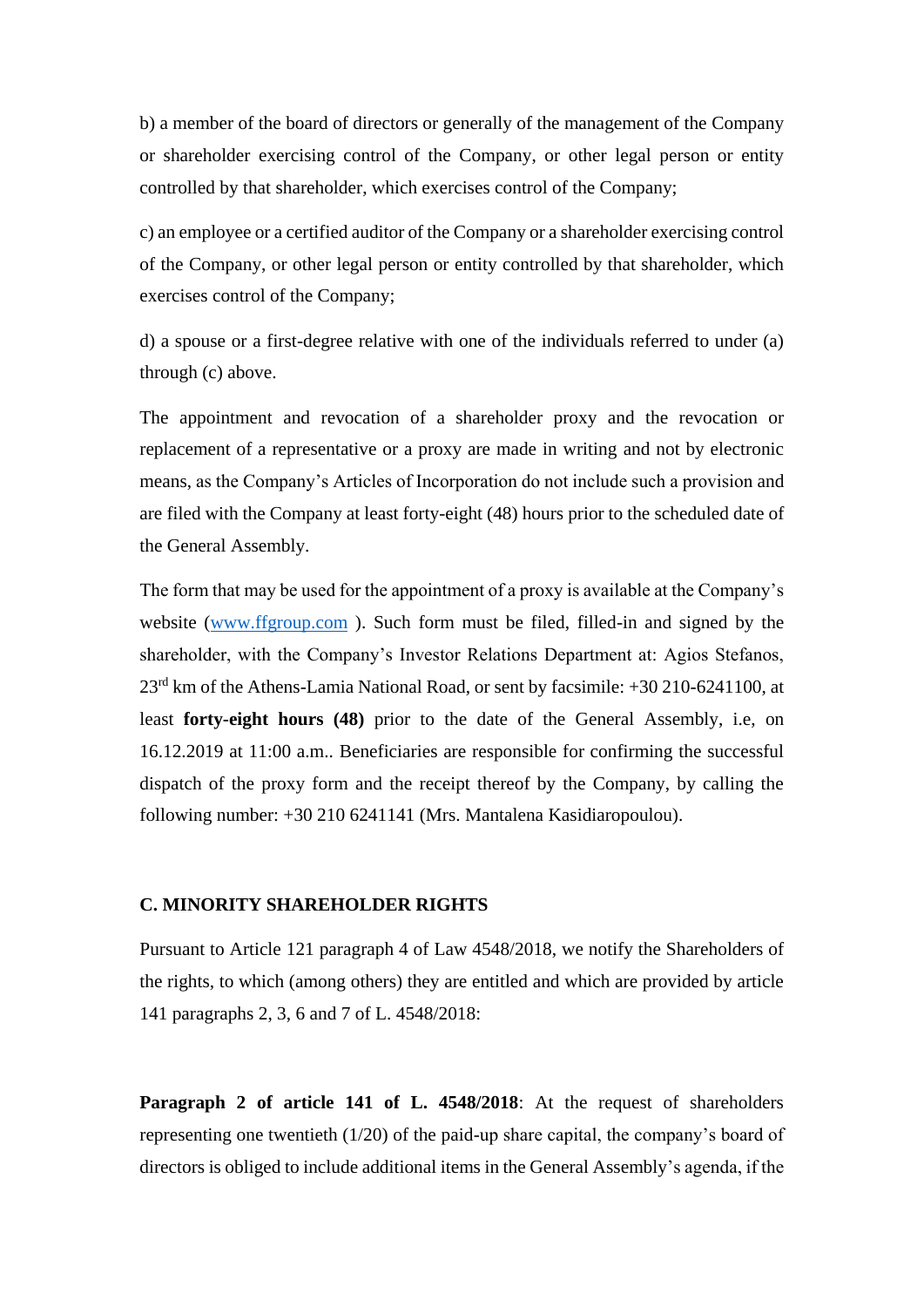relevant request is received by the board of directors at least fifteen (15) days prior to the General Assembly, i.e. by  $2<sup>nd</sup>$  December 2019. The request for including additional items in the agenda is accompanied by a justification or a draft decision to be approved by the General Assembly, and the revised agenda is published in the same manner as the previous agenda thirteen (13) days prior to the date of the General Assembly and is also made available to the shareholders at the Company's website, along with the justification or draft decision submitted by the shareholders in accordance with article 123 paragraph 4 of law 4548/2018, as amended and in force. If these items are not published, the requesting shareholders are entitled to request the adjournment of the General Assembly, pursuant to article 141 para. 5 of law 4548/2018, as amended and in force, and to proceed with the publication themselves, as provided in the second sentence of this paragraph, at the expense of the Company.

**Paragraph 3 of article 141 of L. 4548/2018:** Shareholders representing one twentieth (1/20) of the paid-up share capital, are entitled to submit draft decisions on items included either on the original or any revised agenda of the General Assembly. The relevant request should be received by the Board of Directors at least seven (7) days prior to the date of General Meeting, i.e. by 10 December 2019, and the draft decisions become available to the shareholders in accordance with article 123 paragraph 3 of law 4548/2018, as amended and in force**,** at least six (6) days prior to the date of General Assembly, i.e. by 11 December 2019.

**Paragraph 6 of article 141 of L. 4548/2018:** At the request of any shareholder, submitted to the Company at least five (5) full days prior to the General Assembly, i.e. by 12 December 2019, the Board of Directors shall provide the General Assembly with information relating to the Company's corporate affairs, to the extent such information is relevant to the items of the agenda. There is no obligation to provide information, when the relevant information is already available on the Company's website, in particular in the form of questions and answers. Additionally at the request of shareholders representing one twentieth (1/20) of the paid-up share capital, the Board of Directors is obliged to announce to the General Assembly, if it is the ordinary annual one, the amounts that were paid to each member of the Board of Directors or to the managers of the Company during the last two years, as well as any benefit to such persons for whichever cause or any contract of the Company with them. In all the above cases, the Board of Directors may refuse to provide the information for sufficient due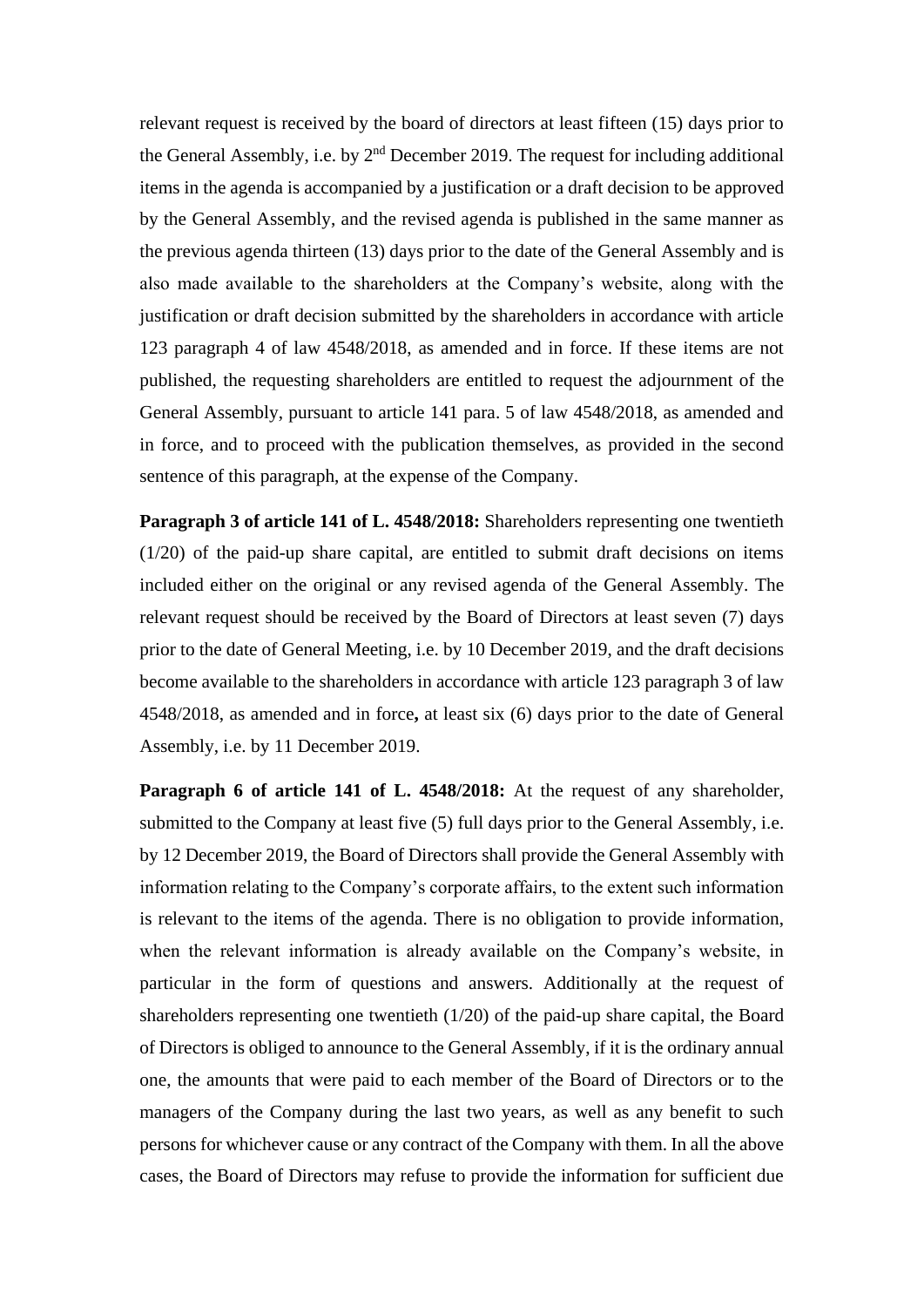reason, to be recorded in the minutes. Such a reason may be, as applicable, the representation of the requesting shareholders in the Board of Directors, in accordance with Articles 79 or 80 of law 4548/2018, as amended and in force. In the cases of the present paragraph, the Board of Directors may answer once to shareholder requests having the same content.

**Paragraph 7 of article 141 of l. 4548/2018:** At the request of shareholders representing one tenth (1/10) of the paid-up share capital, which is submitted to the Company at least five (5) full days prior to the General Assembly, i.e. by 12 December 2019, the Board of Directors must provide the General Assembly with information relating to the corporate affairs and the financial position of the Company. The Board of Directors may decline to provide the information for sufficient due reason, to be recorded in the Minutes. Such reason may be, as the case may be, the representation of the requesting shareholders in the Board of Directors, in accordance with Articles 79 or 80 of L. 4548/2018, provided that the respective members of the Board of Directors have received the relevant information in a sufficient manner.

Respective dates for the exercising of the minority shareholder rights apply to any Repetitive General Assembly.

In all the cases above, requesting shareholders are obliged to prove their shareholder status and, with the exception of the case of the first sentence of paragraph 6 of article 141 l. 4548/2018, the number of shares they possess during the exercise of the relevant right. The status of shareholder may be evidenced by any lawful means and, in any case, based on the update received by the Company from HCSD, as mentioned in chapter A above.

Detailed information regarding the minority shareholder rights and the terms for exercising them are available at the Company's website [\(www.ffgroup.com\)](http://www.ffgroup.com/).